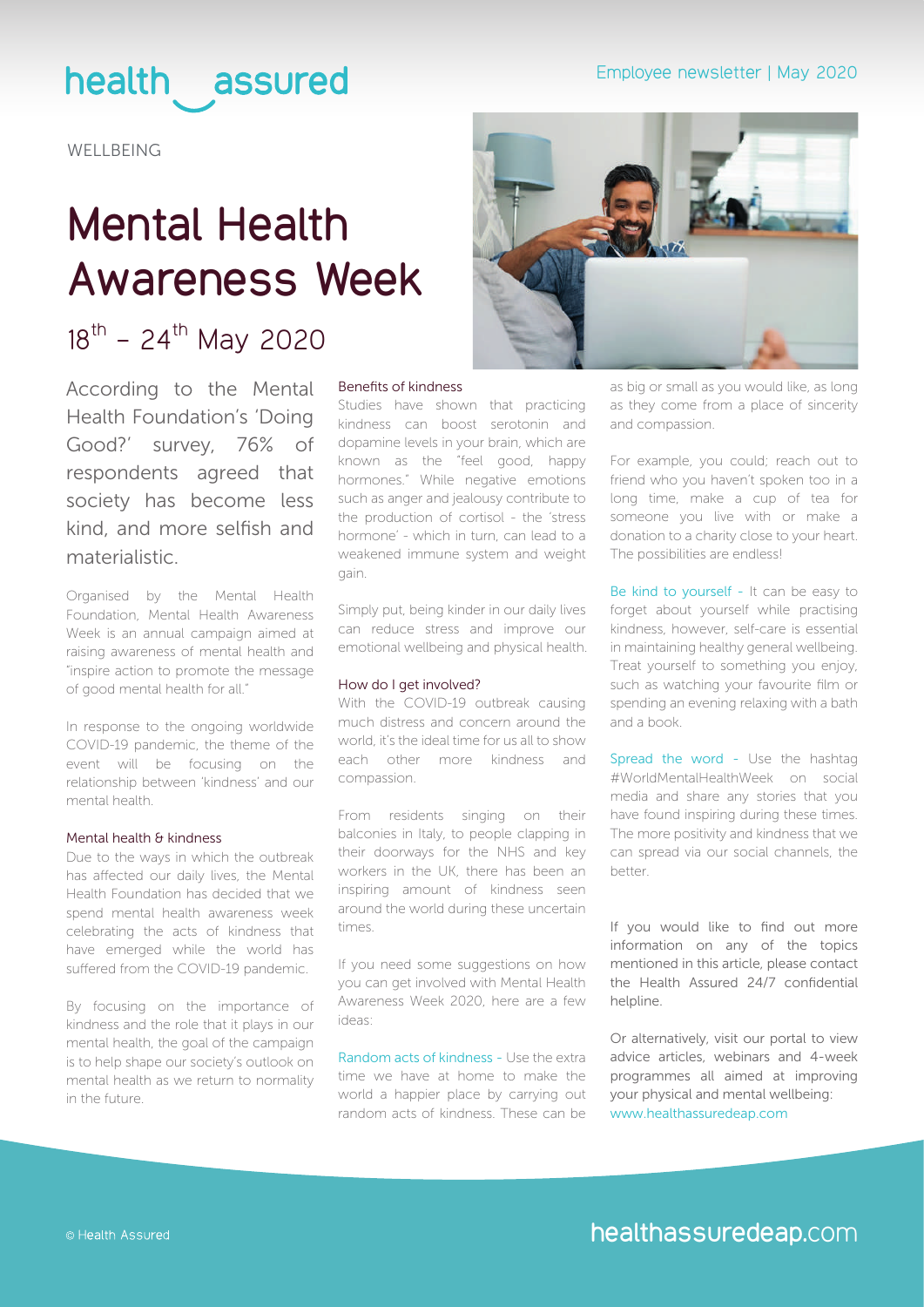## Employee newsletter | April 2020

# health assured

TOPICAL

# **International Day of Families**

## 15<sup>th</sup> May 2020

According to the latest official figures, there are over 20.3 million families living in the UK and Ireland.

On the 15th May 2020, the world acknowledges International Day of Families, an awareness event proclaimed by the UN General Assembly in 1993.

The event is aimed at promoting awareness of issues relating to families and to "increase knowledge of the social, economic and demographic processes affecting them."

In a nutshell, International Day of Families offers an opportunity for us all to remind ourselves of the importance of family in today's society. Strong family units and support networks help us feel more secure, give us belonging and feel more optimistic about the world.

With the health and wellbeing of the world's population being on everyone's mind due to the outbreak of COVID-19, there is no better time to reflect on the importance of family and the role it plays in our lives.

## COVID-19: How to observe International Day of Families

Depending on how the COVID-19 outbreak has affected your living situation and family life, you may find obstacles that make observing the awareness day difficult.

However, regardless of how many family members you share the same roof with, there are still plenty of ways to connect to the people closest to you and observe the event in a meaningful way. Here are a few suggestions...

Technology - There are lots of free online video calling platforms that allow you to stay connected to your loved ones during this difficult time. Arrange a video call on the 15th May and celebrate the awareness day with the people most important to you, wherever you, or they, are in the world. Volunteer - Sadly, there are those who don't have a support network or available family members to lean on in times of need. Donate your spare time to the NHS and volunteer to be a part of their Check-in and Chat service. Offer a listening ear and support vulnerable people at risk of loneliness in their homes.

Reflect - Family doesn't have to mean that you are related. Any person that you deeply care about can be considered as 'family'. Use the awareness day as an opportunity to think about what family really means to you and how you can strengthen the relationships that matter most you.

Letters - Texts, messages and emails are great ways to stay in touch with those closest to you during these tough times. However, can you even remember the last time you wrote a hand written letter? Writing can be a fun, meaningful and therapeutic way to



keep in contact with your loved ones. If you live with others, get them involved  $t \cap \cap$ 

## COVID-19: Time with the family

Due to the outbreak of COVID-19, many of us are spending more time at home and for those who live with children; this time can be both a blessing and challenge.

If you are struggling to think of ideas on how to occupy the little ones during these challenging times, read our **blog post** for some suggestions. Alternatively, if you would like to read our tips on how to cope with isolation as a family, [click here](https://www.healthassured.org/blog/how-to-cope-as-a-family-in-isolation/) to read more.

While these turbulent times can be a challenging period for families, whether they are under the same roof or not, use International Day of Families 2020 as a chance to reflect on the importance of family and how you, and your loved ones, will all come through this time as a stronger unit

It's important to know that if you need to access our services to discuss any concerns you may have, our confidential helpline is available 24/7, 365.

Or alternatively, visit our portal to view advice articles, webinars and 4-week programmes all aimed at improving your physical and mental wellbeing: [www.healthassuredeap.com](www.healthassuredeap.co.uk)